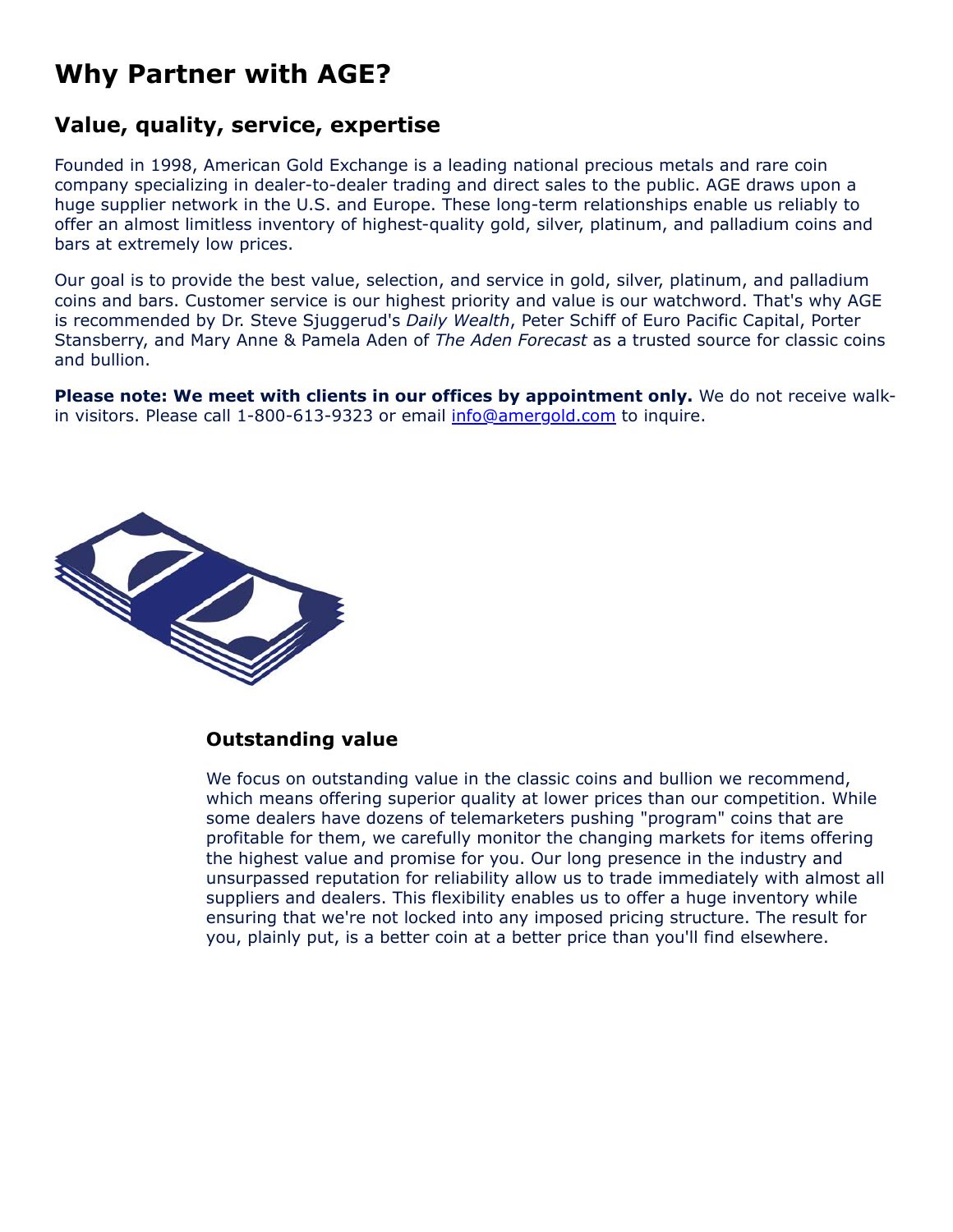

#### **Highest Quality**

We go to great lengths to carry only the finest coins within any given price range and grade rating. All same-grade coins are not equal in quality, so we try very hard to find only the best. Each of our pieces is hand-selected for superior collector desirability based on technical merit. Dana Samuelson, AGE's President and lead numismatist, personally walks the bourse floor of every major coin show in search of top-quality numismatic coins, typically rejecting five or more for each one he accepts. When the time comes to sell your coins, you'll be very happy that we've been so strict in our selection process. Why? Because higher-quality coins in any grade always sell faster, and often at higher premiums, than the typically mediocre (or worse) coins pushed by most telemarketing and webstore dealers.



#### **Exceptional service**

Quite simply, we put you first. Our prices are always among the lowest in the industry and our account managers are specifically trained to take as much time as you need to be comfortable with your purchase. We want you to be completely satisfied with every interaction and transaction with AGE. No other major coin dealer, to our knowledge, is set up to provide so much careful, knowledgeable, and discreet service to each client, regardless of portfolio size. As a result, we're pleased to say, an AGE customer is usually a customer for life!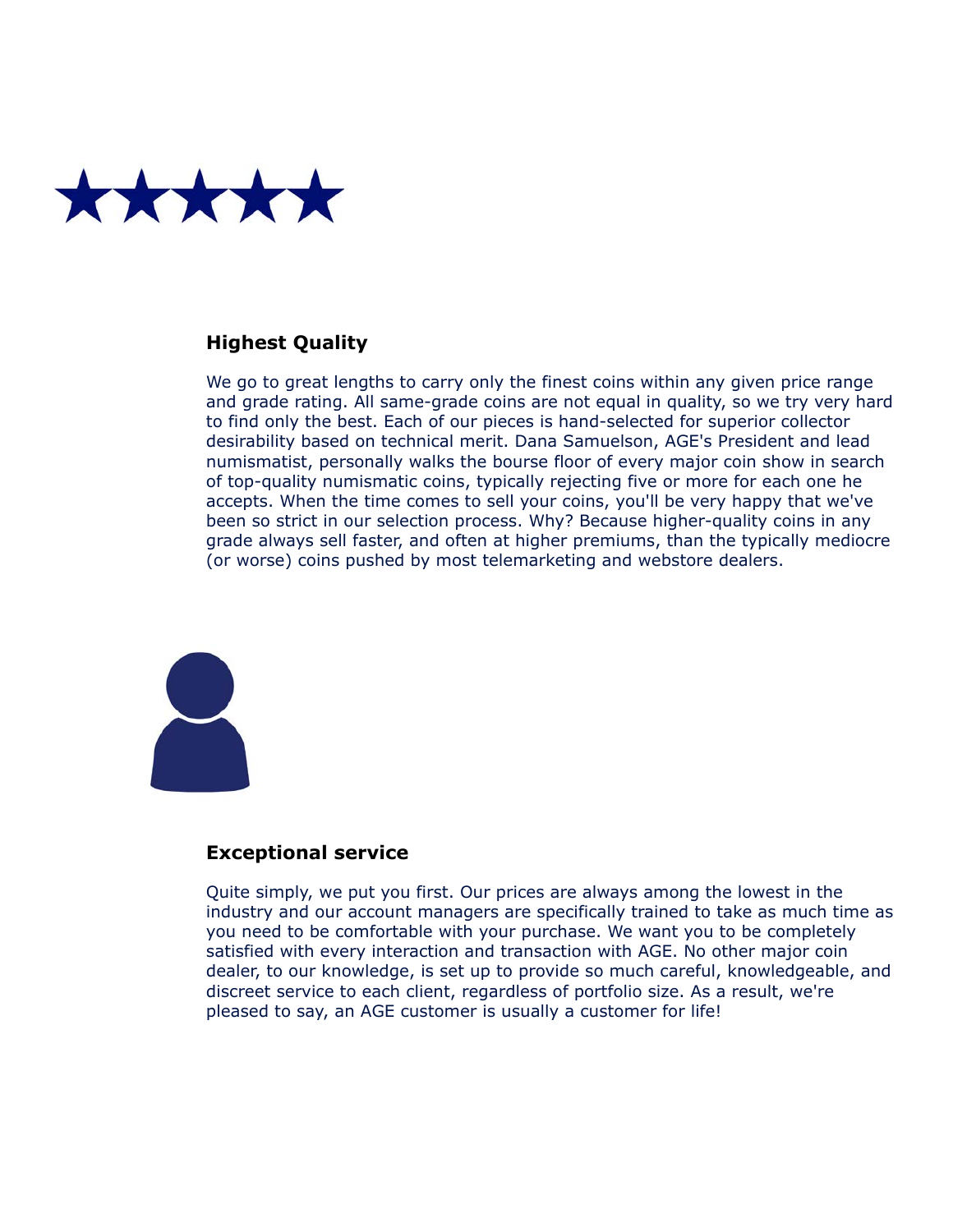

#### **Expert advice**

We continually analyze gold market trends and macro-economic events, and extrapolate from our 30+ years in precious metals and rare coins to present you with the best information and the most promising product choices at any given time. As a result, our customers are usually ahead of the curve in market trends. These practices truly set us apart and have earned us our reputation as Your Reliable Hard Asset Advisor.



#### **Industry affiliations**

American Gold Exchange is an active member of the Professional Numismatists Guild (PNG Member #650), American Numismatic Association (ANA), Certified Coin Exchange (CCE), and Industry Council for Tangible Assets (ICTA), all of which help to protect the rights of coin collectors and investors. We are a PNG Accredited Precious Metals Dealer. We are also an authorized dealer for the Professional Coin Grading Service (PCGS), Numismatic Guarantee Corporation (NGC), and Certified Acceptance Corporation (CAC). AGE has earned an A+ rating for satisfaction from the Better Business Bureau (BBB Online). Please see our [Terms & Conditions](https://www.amergold.com/about-age/terms-conditions.php).